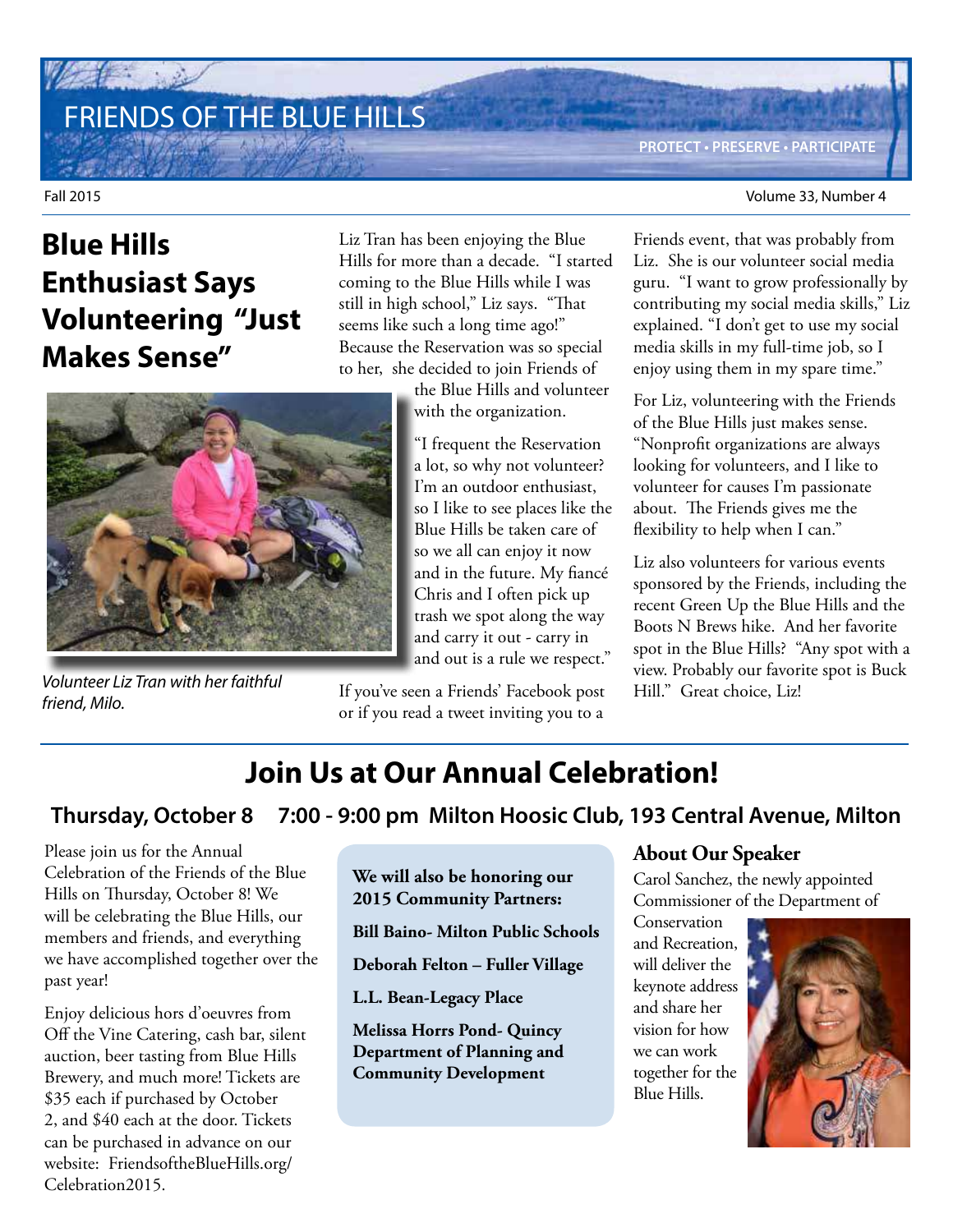### **Go Out and Play: Check Every Day!**

Over 300 fourth grade 'Future Problem Solvers' from Milton Public Schools helped their community learn about Lyme disease this spring. Friends of the Blue Hills teamed up with Bill Baino, a teacher at Glover School, and Milton Public Health Director Carolyn Kinsella to introduce students to the signs and symptoms of Lyme disease and how the increase in Lyme disease has been linked to the declining health of our forests. Students then shared their new knowledge by designing posters to help educate the community.

#### **Sign up for Monthly Giving and You May Win a \$250 Shopping Spree at L.L. Bean!**

If you love the Blue Hills and want to support the important work that Friends of the Blue Hills does to preserve and protect the Reservation, please consider becoming a **Blue Hills Sustainer**. By making a monthly donation to FBH, your tax deductible donation will provide a steady and reliable source of income for FBH and will ensure that your membership never lapses! Of course, you may stop the donations at any time by calling 781-828-1805 or emailing us at info@ friendsofthebluehills.org.

As an added incentive, when you enroll in our monthly giving program, you will be entered into a raffle for a \$250 gift certificate for L.L. Bean!

Thank you for your generous support!

**The Friends of the Blue Hills newsletter is produced four times a year.**

**Editors: Anne Comber, Judy Jacobs, Barbara Kirby**

**Layout: Donald Souliere**

**Visit us on the web at www.FriendsoftheBlueHills.org or call 781-828-1805 for membership, maps and schedule information. P.O. Box 416, Milton, MA 02186**

Some of the posters were displayed over the summer at Milton Town Hall, Cunningham Park Hall and the Milton Public Library.

This is the fourth year that Bill Baino has worked with Friends of the Blue Hills on this event. In recognition of his commitment, the Friends will be

presenting him with their Community Partners Award at their fall Annual Celebration (see article on page 1).

YME Disease is Au infection caused by a type of budges. But in cases an icks are bugs link feed on the block of Manmals, birds and replies, Infected Ticks and from froman and animals. \* Not all these are infected **Ticks** don

#### *Fourth grade problem solver Annabel Dunningston.*

| YES! I want to protect the Blue Hills Reservation!                                                  |                   |                                                                                                     |  |
|-----------------------------------------------------------------------------------------------------|-------------------|-----------------------------------------------------------------------------------------------------|--|
| $\Box$ Basic Membership - \$30<br>Hancock Hill Hero - \$100<br>$\Box$ Chickatawbut Champion - \$500 |                   | $\Box$ Ponkapoag Protector - \$50<br>$\Box$ Skyline Steward - \$250<br>Great Blue Guardian -\$1,000 |  |
| Payment Frequency (Choose one)<br>$\Box$ Lump sum donation<br>Monthly donation of \$                |                   |                                                                                                     |  |
| <b>Become a Sustainer:</b> $\Box$ Yes, have this gift renew automatically                           |                   |                                                                                                     |  |
| $\Box$ I've enclosed a check made payable to Friends of the Blue Hills                              |                   |                                                                                                     |  |
| $\Box$ Please charge my $\Box$ Mastercard $\Box$ Visa $\Box$ Discover<br><b>Card Number</b>         | Exp. date (MM/YY) | Card security code                                                                                  |  |
|                                                                                                     |                   |                                                                                                     |  |
|                                                                                                     |                   |                                                                                                     |  |
|                                                                                                     |                   |                                                                                                     |  |
| Please mail to Friends of the Blue Hills                                                            |                   |                                                                                                     |  |
| P.O. Box 416, Milton, MA 02186                                                                      |                   |                                                                                                     |  |
| You may also donate through our secure server at FriendsoftheBlueHills.org.                         |                   |                                                                                                     |  |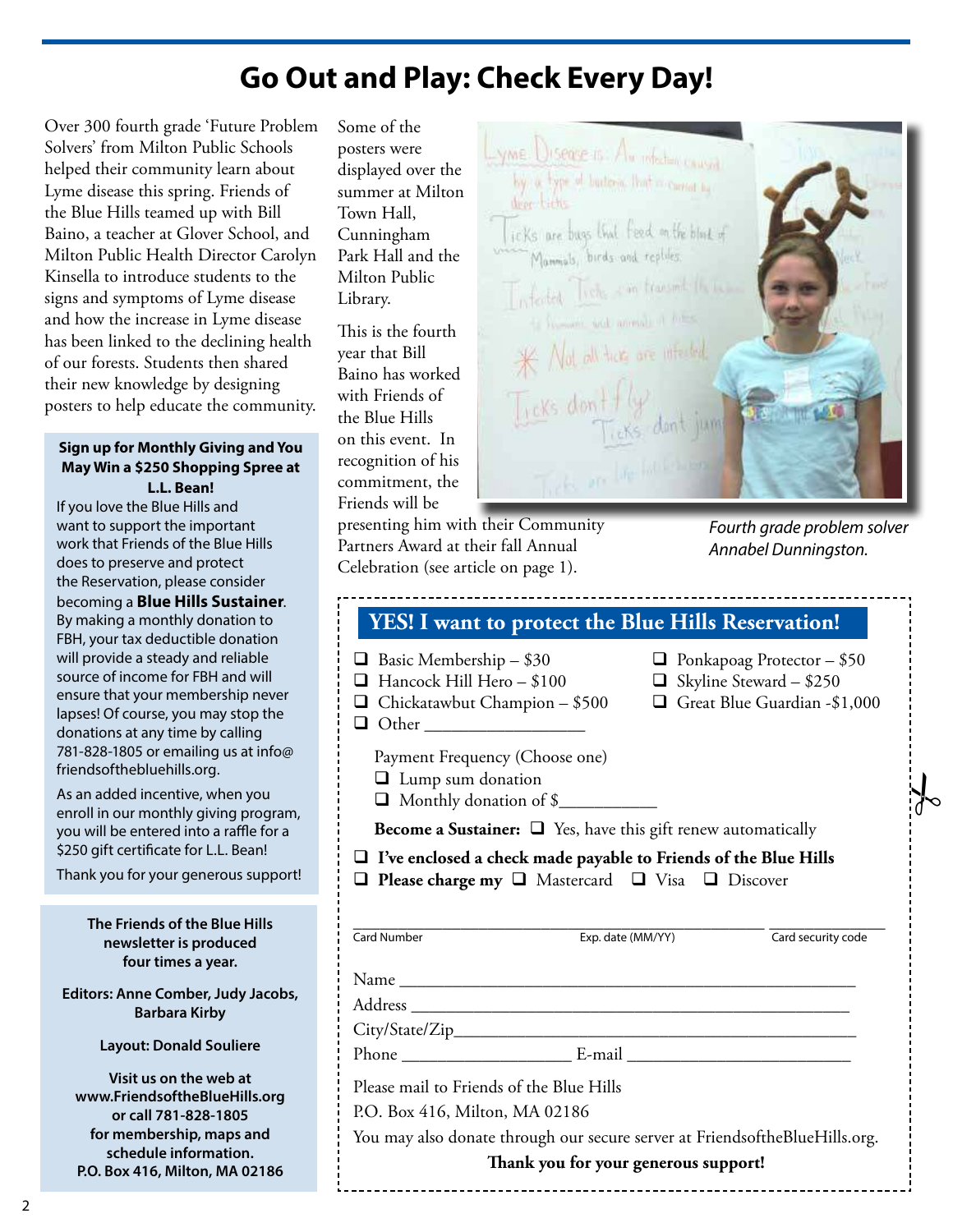# **Win the picnic of a lifetime!**

Imagine your very favorite place in the Blue Hills…is it the top of Buck Hill? The flowering lily pads on St. Moritz Pond? Fisherman's Beach at Ponkapoag?

Now imagine inviting five friends or family members to join you for a mouth-watering picnic at this beautiful spot, catered by the award-winning restaurant The Plate in Milton!

Your prize also includes outdoor entertaining tableware for six donated by Williams-Sonoma at Legacy Place!



**Raffle tickets are \$15 each or 3/\$35 and can be purchased online on our secure website: FriendsoftheBlueHills.org/ Celebration2015**. (Some restrictions apply, please visit our website for more information.)

Every detail will be taken care of…Your only job will be deciding who you will invite!



### **Sunset Hike to the Top of Great Blue**

Please join us on Saturday, October 17, from 4-7 p.m. for a spectacular hike to view the sunset during peak foliage season. Bring your families, buddies or dates for this self-guided hike to the top of Great Blue. We'll provide complimentary snacks at the bottom of the mountain to give you energy for the walk up and hot cider and apples at the top. You can even bring a picnic dinner to eat at the summit! This is your only opportunity to hike down Great Blue at night; after sunset, the ski area lights will be on to guide your way down.

For safety reasons, everyone must check in at the ski area at the base of the hill prior to hiking up. Park at Blue Hills Ski Area, 4001 Washington St., Canton (Blue Hills Trailside Museum South parking lot). The Blue Hills Observatory will be open from 4-7 p.m. and will provide tours and viewing for a nominal charge.

The sunset hike is sponsored by Blue Hills Ski Area and the Friends of the Blue Hills.

For more information, visit www.FriendsoftheBlueHills.org or email info@FriendsoftheBlueHills.org.



### **Is the Blue Hills in Your Will?**

By remembering the Friends of the Blue Hills in your Will, you will become part of a select group of people committed to protecting and preserving the Blue Hills forever... you'll join the Skyline Society. For more information about the Skyline Society, visit FriendsoftheBlueHills. org/skyline-society or call Judy Lehrer Jacobs at 781-828-1805.

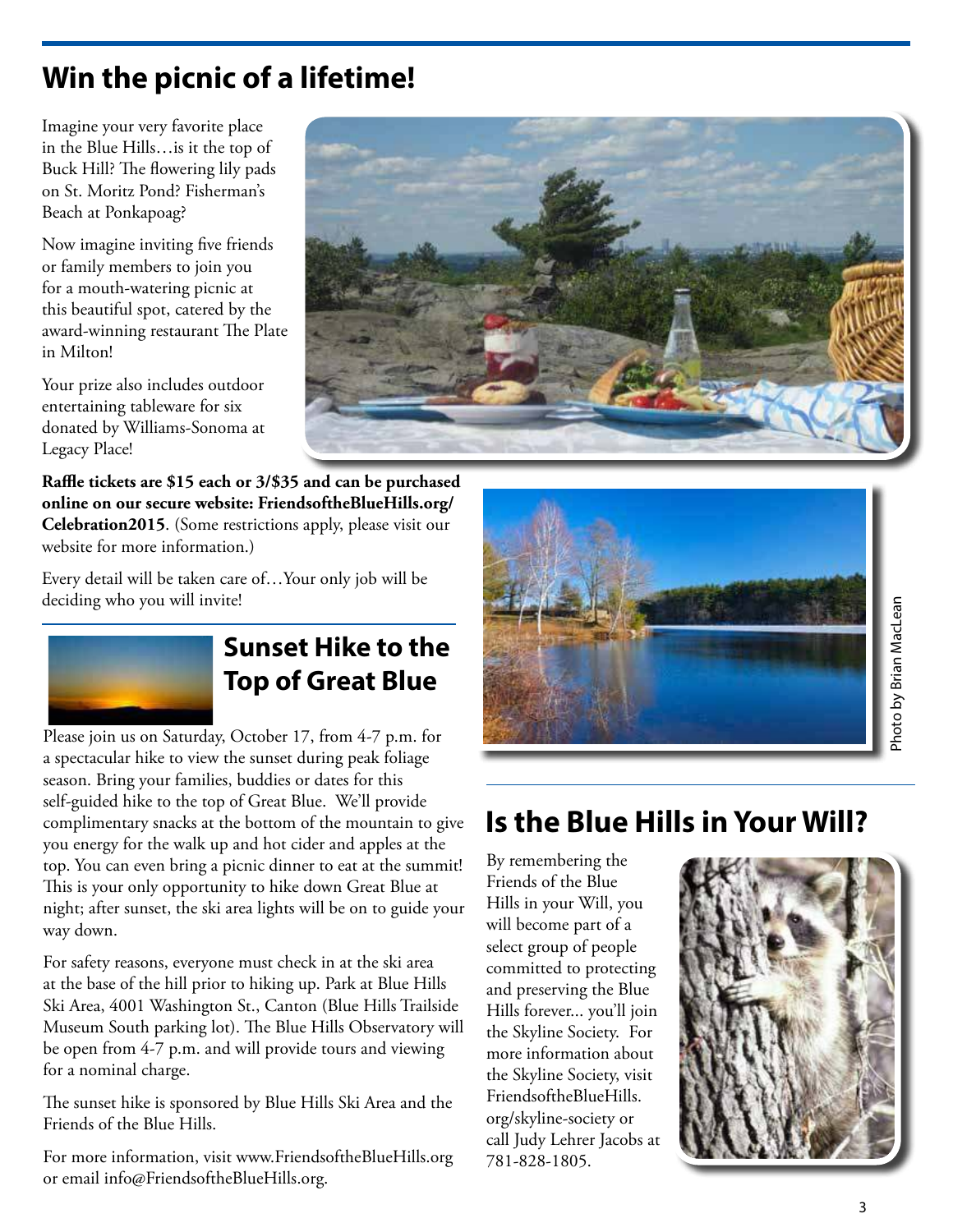### **Revealing the Origins of Houghton's and Ponkapoag Ponds**

Les Tyrala, a local registered geologist, has given a number of special walks through the Blue Hills to discuss the origin of the Reservation's bedrock and how



the glacial age helped to sculpt these rocks. Several years ago, Les appeared in an article in our newsletter about this topic, and today we are discussing a related subject, the formation of Ponkapoag and Houghton's Ponds.

FBH: What is the origin of these two ponds?

Les: Houghton's Pond and Ponkapoag Pond are considered glacial kettle holes, according to the United States Geological Survey (USGS) and local professors. Kettle holes were formed when blocks of ice from the last glacier became embedded or covered by outwash materials (late stage sands and gravels) during the final melting and retreat of the glacier. More specifically, kettles are landforms occurring as the result of blocks of ice "calving" (breaking away) from the front of a

#### **Honoring Founding Members of the Hilltop Society**

This summer, a special group of Friends were celebrated as the founding members of the Hilltop Society. This new club recognizes generous members who have given \$1,000 or more to the Friends of the Blue Hills. Society members were honored at a special cocktail party at the home of board member Laura Beebe, whose property abuts the Blue Hills Reservation.

For more information about the Hilltop Society, please contact Judy Lehrer Jacobs at 781-828-1805 or judy@ FriendsoftheBlueHills.org.

receding glacier and becoming partially or even entirely buried. A trip to Iceland today would show kettles actively forming.

FBH: Why are these kettles filled with water and how big and deep are kettle ponds?

Les: These blocks of ice, ranging in size from a few acres to as much as a thousand acres, melted and ultimately left depressions that eventually filled with fresh water when the local groundwater rose to intersect them.

In addition to the local groundwater levels, there may be some spring water entering the ponds via fractures in the

underlying

100 feet.



Les: As we go southeasterly to Cape Cod, the frequency of kettle holes increases. This is due to

Ponkapoag Pond is one of two kettle holes in the Blue Hills.  $\,$  the  $\,$ increasing

thicknesses of deposited sands and gravel as we near the now-offshore terminal moraine, marking the farthest advance of the ice sheet. This ice sheet originated in the Laurentide region of Quebec. The U.S. Geological Survey has calculated that Cape Cod contains about 365 freshwater kettle ponds.

FBH: How old are the kettle ponds?

FBH: Are kettle ponds widespread in

Kettle ponds are generally between 10,000 and 13,000 years old. The age is determined by radio-carbon dating of the remains of the earliest organic lake materials in the deepest layers of sediment. Radio-carbon dating is used as a clock, because it's unaffected by physical and chemical changes in the earth and can be corrected for

atmospheric changes.

Massachusetts?

#### *Please join Les on his next walk:*

#### **"Taken for Granite" Quincy Quarries Geology Walk**

Sunday, September 27th, 2:00 – 3:30 PM

Sturdy footwear and the ability to climb rugged, narrow trails are required. *Space is limited to 15 attendees, and preregistration is required. RSVP to raymond.f.mckinnon@state.ma.us.*



bedrock. The depths of kettle ponds range from a few feet to tens of feet. Ponds, such as Houghton's and Ponkapoag, are about 15 to 40 feet deep, while Walden Pond is just shy of

#### **Buying Something on Amazon?**

Your purchases on Amazon could help the Blue Hills!

Just go to smile. amazon.com… designate the Friends of the

Blue Hills as the charity to receive donations… and shop as you normally would! You only need to designate the charity the first time – and the Blue Hills will benefit each time you shop at smile.amazon.com!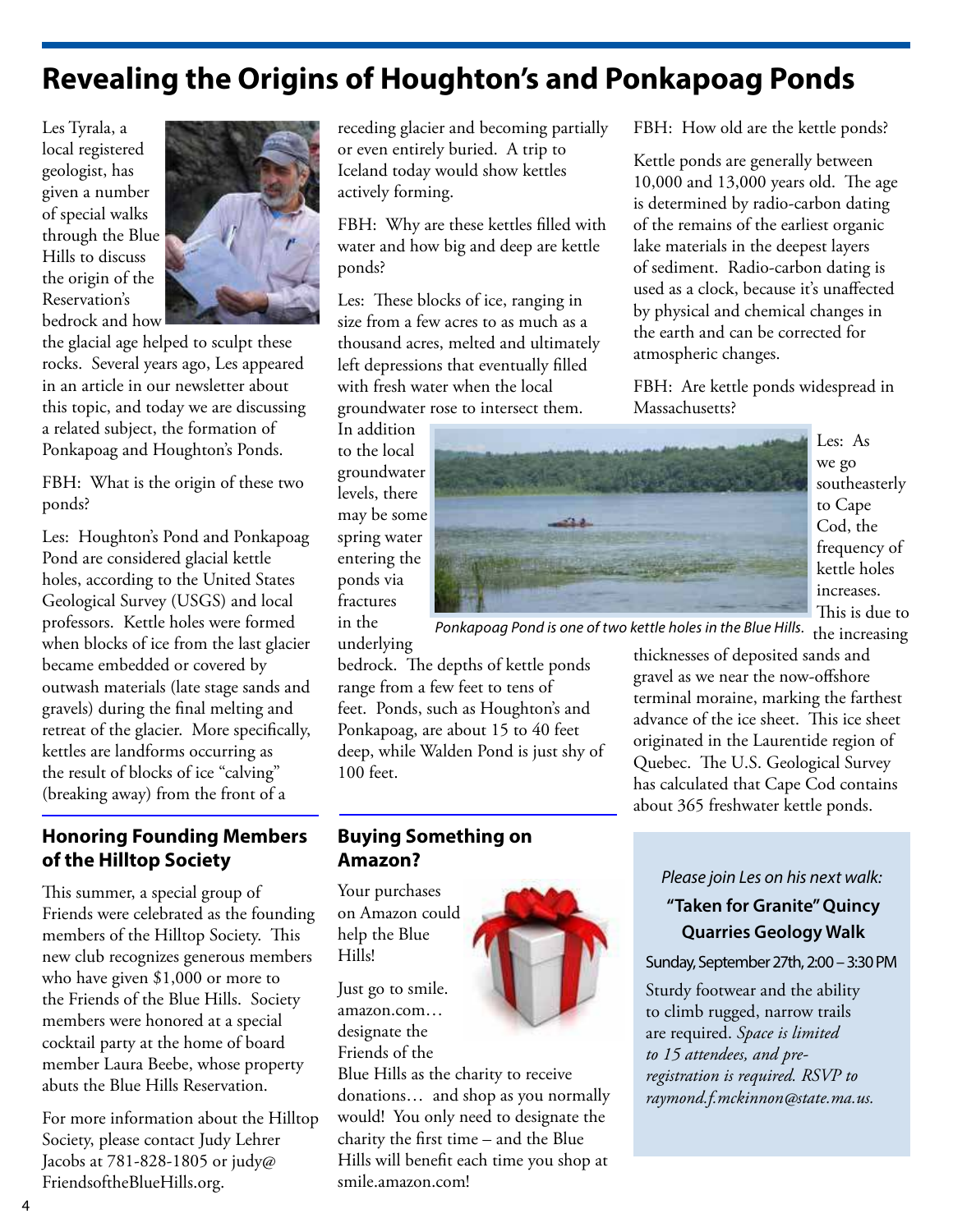# **Fishing Fest is Great Fun!**

Anglers young and old came out for Fishing Fest, and the fish were biting! Staff from the Department of Fisheries and Wildlife were on hand, loaning out fishing poles, offering free bait, and teaching the fine art of casting. The Friends of the Blue Hills offered juggling clinics and helped budding artists create butterflies, turtles and fish to take home.

Fishing Fest was sponsored by the Department of Conservation and Recreation, the DFW, and the Friends of the Blue Hills.



The Day family from Roslindale enjoyed fishing and the crafts!

Luletta Malcolm of Mattapan caught two fish!